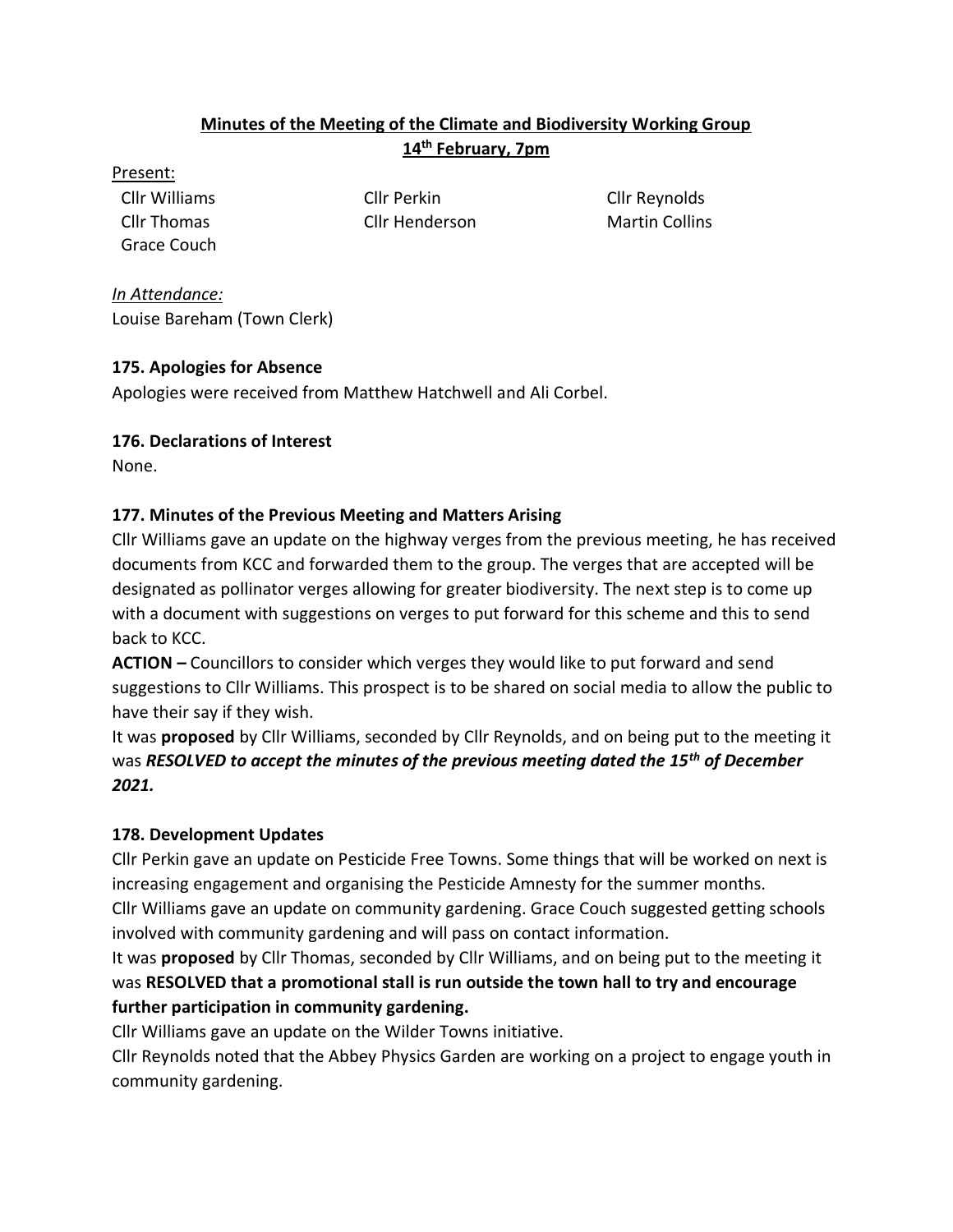#### **179. Planters**

It was **recommended** that the planters are placed outside the post office and at the junction of East Street.

Cllr Williams noted that if anyone has any suggestions on plants that could go in the planters to pass them to him or the town clerk via email. Now, it is planned to have pollinator friendly plants. Cllr Thomas suggested a 'surprise' plant, such as a sunflower.

Cllr Williams and Cllr Perkin are investigating removing the railings between Forbes Road and Dorset Place. They are hoping to meet with Alan Blackburn to discuss potential solutions and will give an update in due course.

#### **180. Bat Box Corridor**

Cllr Perkin introduced this topic, which has been suggested to her by a resident. There are already bat box corridors in the town, but it would be good to have some more. The resident also suggested that we utilise the Abbey Physics Men's Shed to see if they can build these for us.

**ACTION –** Cllr Perkin to consult with the Bat Conservation Trust for advice and begin to consider potential locations for bat boxes.

### **181. Mapping Faversham's Chalk Streams**

Matthew is absent this evening although his report is available to view on the website. Cllr Thomas noted that it will be interesting and beneficial for people to know about the chalk streams in Faversham.

It was **proposed** by Cllr Thomas, seconded by Cllr Williams, and on being put to the meeting it was **RESOLVED to write to Cllr Saunders in his capacity as a Swale Borough Councillor as a committee and explain the problems regarding pollution in the chalk streams. ACTION –** Cllr Thomas to begin to draft the letter to Cllr Saunders.

#### **182. Planning Policy Paper**

Cllr Perkin introduced this item. She has previously discussed taking a document to the planning committee to clearly state how the climate committee aspires to a more biodiverse Faversham. Cllr Perkin shared her draft Planning Policy Paper she has created with the meeting. **ACTION –** Cllr Perkin to bring the document to the Planning Committee for consideration once

it is complete.

### **183. Hedgehog Signage**

Cllr Williams noted it is Hedgehog Awareness Week in May.

Gabbi, who runs Wrens Hill Rescue, introduced herself and explained that in winter they experienced an increase in demand. Audrey, who runs Hogwinkles and works alongside Gabbi, introduced herself as well.

Gabbi noted that key places to place signs include the A2, around the creek and near Sainsburys. Most incidents occur in residential areas.